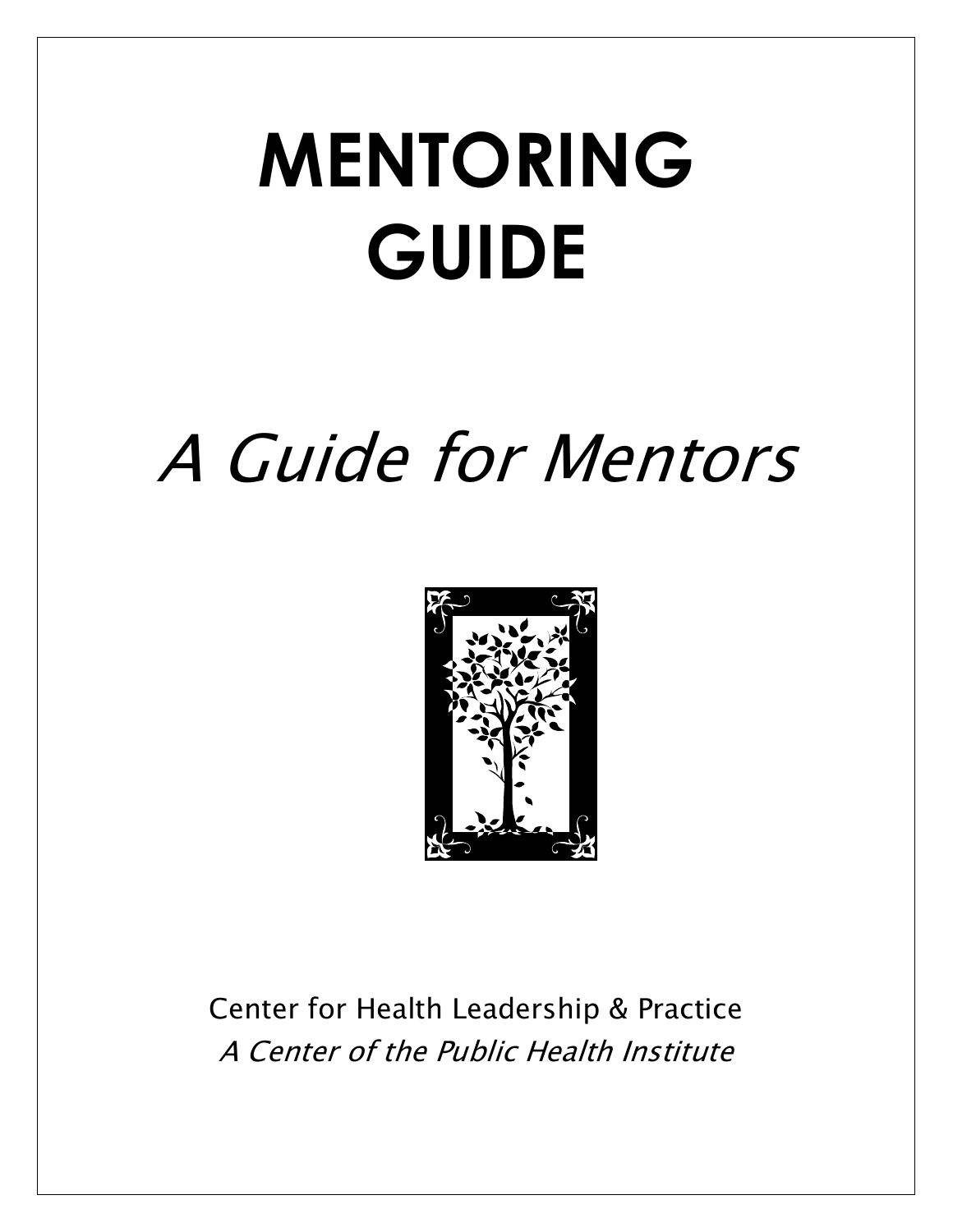## **Mentoring Guide**

## **A Guide for Mentors**

Center for Health Leadership & Practice Public Health Institute Oakland, CA

November 2003

This mentoring Guide is based on materials originally developed by the Center for Health Leadership & Practice, Public Health Institute, for the State Health Directors Executive Mentoring and Consultation Program of the State Health Leadership Initiative (SHLI). The SHLI is administered by the National Governors Association with funding provided by the Robert Wood Johnson Foundation.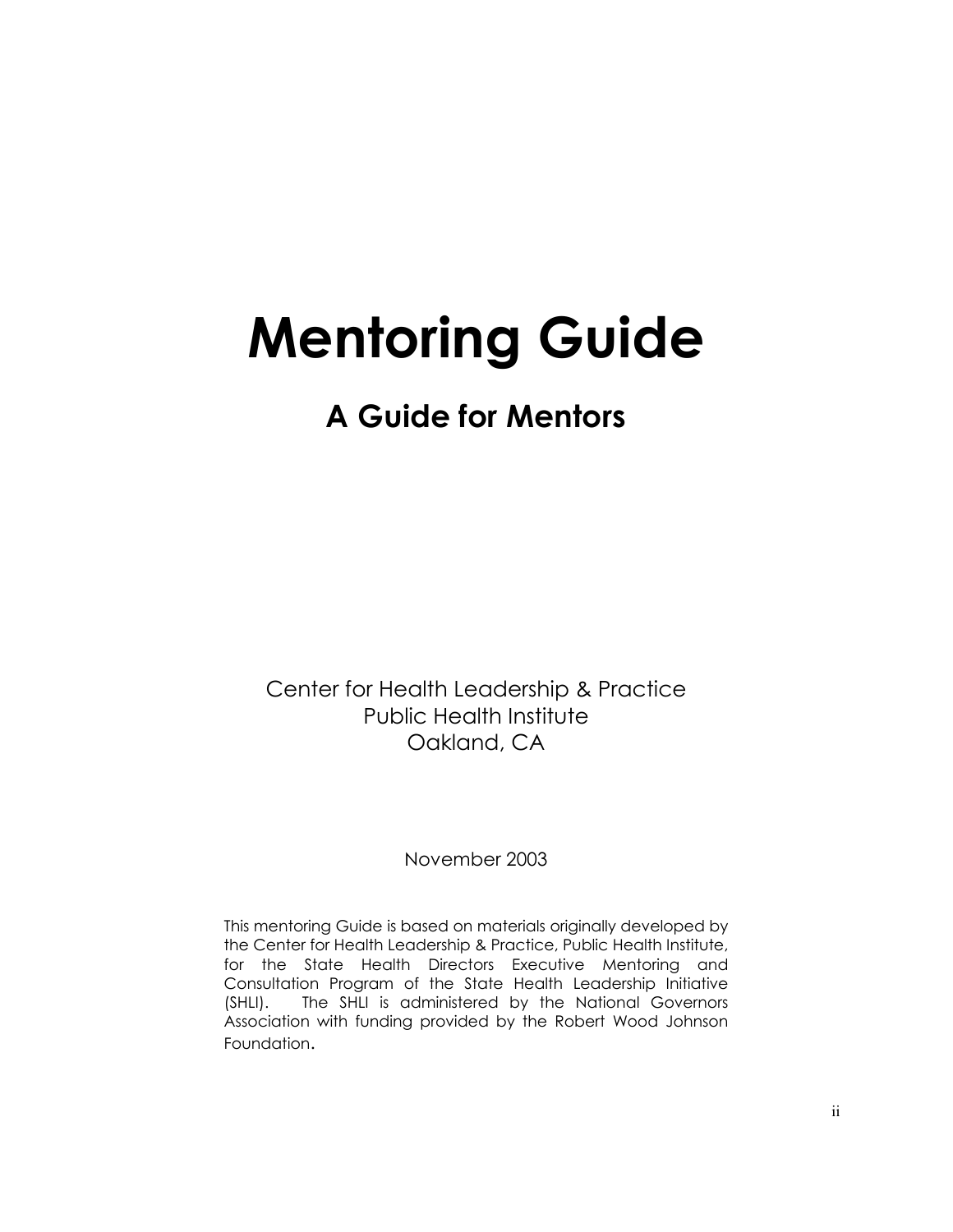## **About the Author**

The Center for Health Leadership & Practice (CHLP), a Center of the Public Health Institute, is based in Oakland, CA. CHLP has been engaged in leadership development enterprises (international, national, and California-based) since 1991.

Our programs and consultation services include:

- Custom-designed leadership development strategies and curricula
- Workshops, retreats, and presentations including collaborative leadership, team dynamics, and cultural proficiency
- Senior level team building and strategic planning
- Customized mentoring programs, and training in coaching and mentoring skills
- Succession planning strategies for leaders, team members, and human resources personnel
- Adult learning approaches, assessment tools, and train the trainer programs to build organizational capacity

**For further information about CHLP's activities and services and to order additional copies of this guide and its companion, please contact us at:**

> Center for Health Leadership & Practice Public Health Institute 555 12th Street Suite 1032 Oakland, CA 94607 510-285-5586 510-285-5587 (fax) **Office@cfhl.org www.cfhl.org**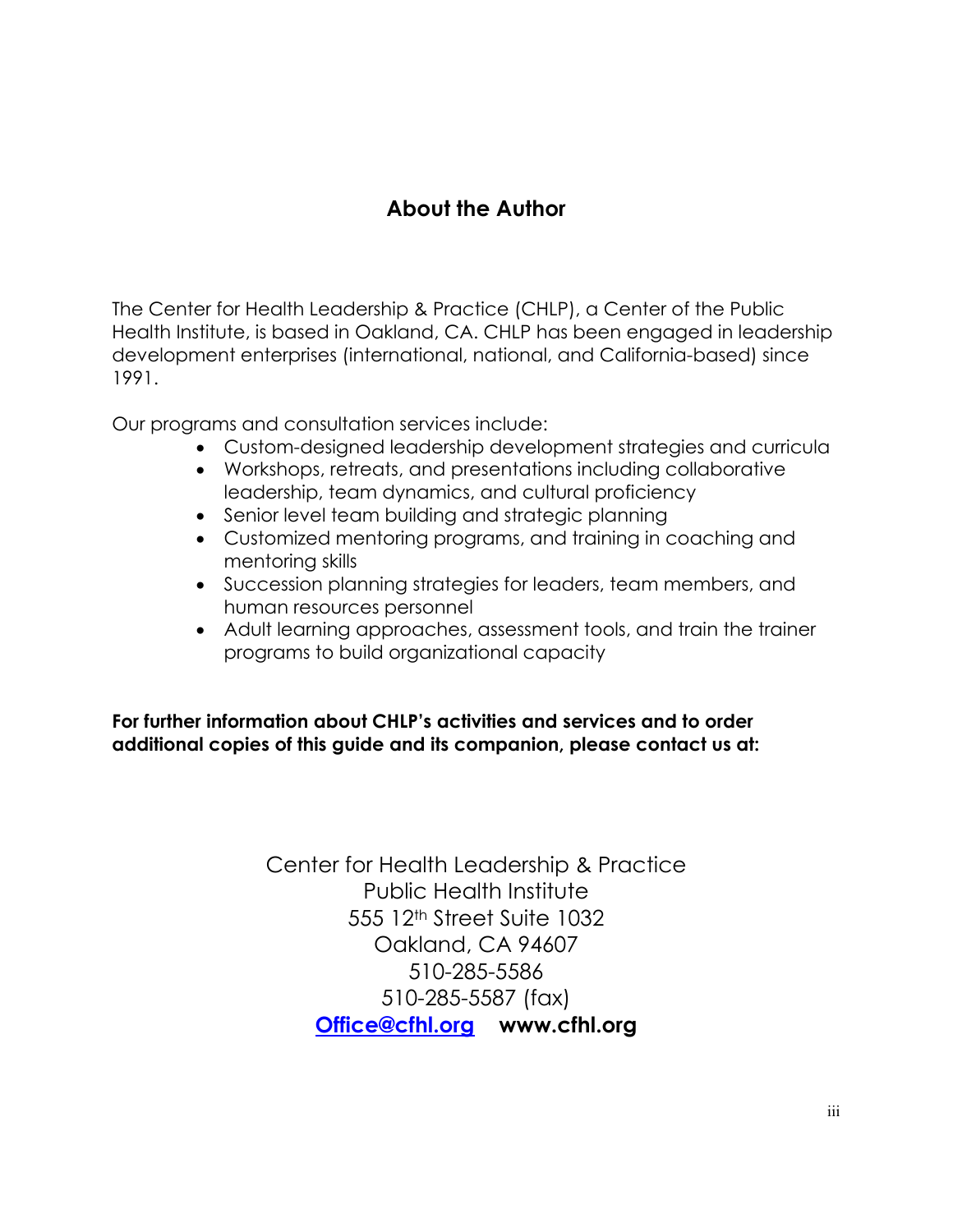## **Table of Contents**

| Stage II: Exchanging Information and Setting Goals 7            |
|-----------------------------------------------------------------|
| Stage III: Working Towards Goals/Deepening the Engagement 8     |
| Stage IV: Ending the Formal Mentoring Relationship and Planning |
| <b>Appendix I</b>                                               |
| <b>Appendix II</b>                                              |
| <b>Appendix III</b>                                             |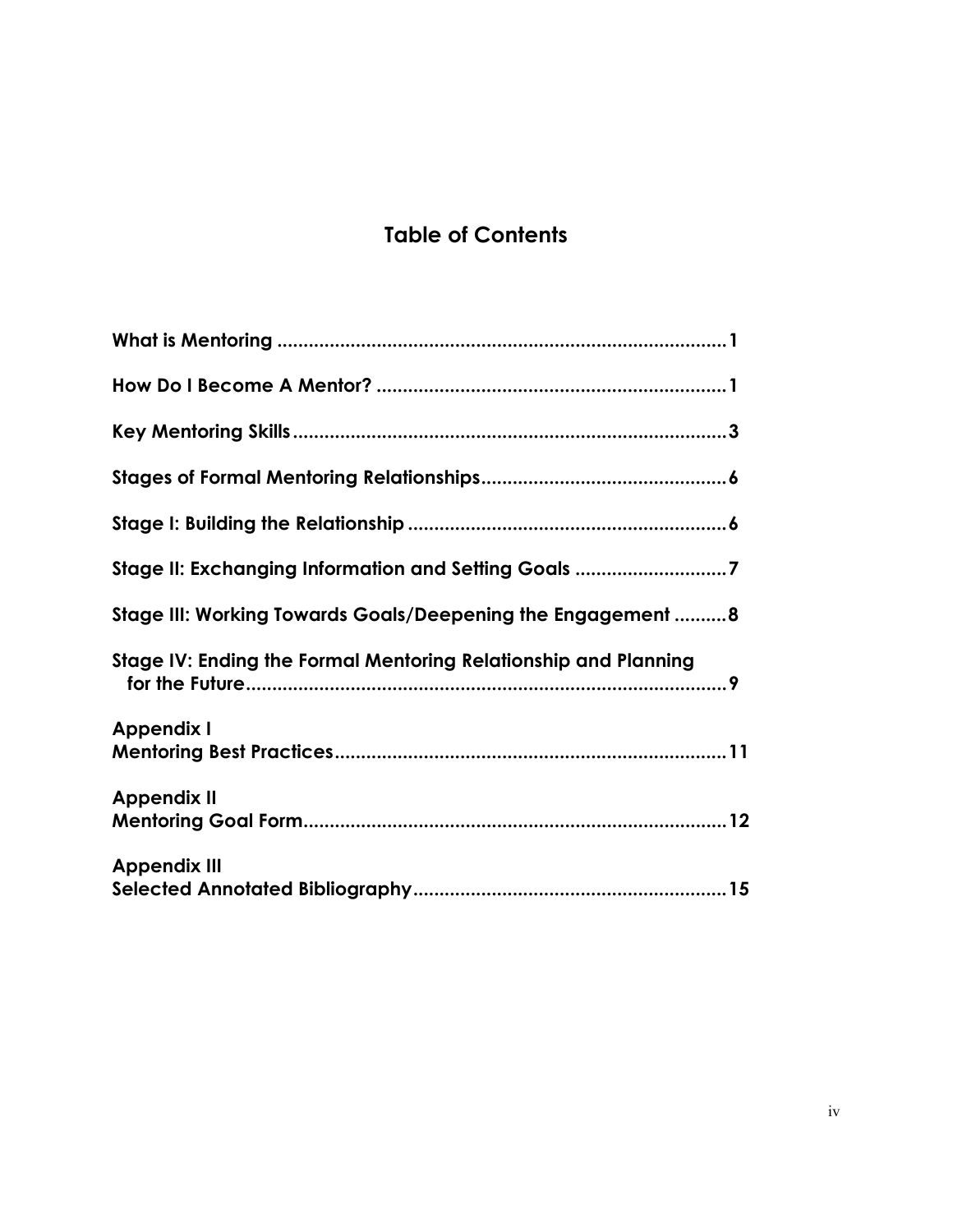#### **What is Mentoring?**

In *The Odyssey* (written by Homer, a Greek poet), Odysseus (known as Ulysses in the Latin translation) was preparing to fight the Trojan War when he realized he would be leaving behind his only son and heir, Telemachus. Since the child was young and wars typically dragged on for years (the Trojan War lasted 10 years), Ulysses entrusted Telemachus' care and education to Mentor, his wise, trusted friend.

Today, mentoring is a process in which an experienced individual helps another person develop his or her goals and skills through a series of time-limited, confidential, one-on-one conversations and other learning activities. Mentors also draw benefits from the mentoring relationship. As a mentor, you will have the opportunity to share your wisdom and experiences, evolve your own thinking, develop a new relationship, and deepen your skills as a mentor.

#### **How Do I Become a Mentor?**

There are many kinds of mentoring relationships, ranging from informal to formal. An *informal mentoring relationship* usually occurs in a spontaneous format. (Think of times you have been helped by someone more experienced than you without explicitly asking to be mentored.) Informal mentoring may also occur within the context of other relationships such as a supervisory relationship or even peer relationships. A *formal mentoring relationship* is characterized by its intentionality – the partners in the relationship ask for or offer the mentoring, establish goals for the relationship and make agreements about its nature. There are also mentoring programs that facilitate formal mentoring relationships. A *"facilitated" mentoring relationship* has been defined as "…a structure and series of processes designed to create effective mentoring relationships; guide the desired behavior change for those involved; and evaluate the results for the protégés, the mentors and the organization."1 These mentoring relationships occur within a structured and defined framework and involve a third party. Often these programs have a specific goal such as helping participants develop their careers.

Mentoring relationships can occur at all professional levels. The key feature of a mentoring relationship is that a more experienced individual helps another achieve his or her goals and develop as a person. The mentor may help the protégé (the person being mentored) develop specific job skills or leadership capacities. The mentor may work in the same organization, have experience in the protégé's organizational context, or have experience in the same field.

 $\overline{\phantom{a}}$ 

<sup>&</sup>lt;sup>1</sup> Murray, M. *Beyond the Myths and Magic of Mentoring: How to Facilitate an Effective Mentoring Process. San* Francisco: Jossey-Bass Inc., 2001.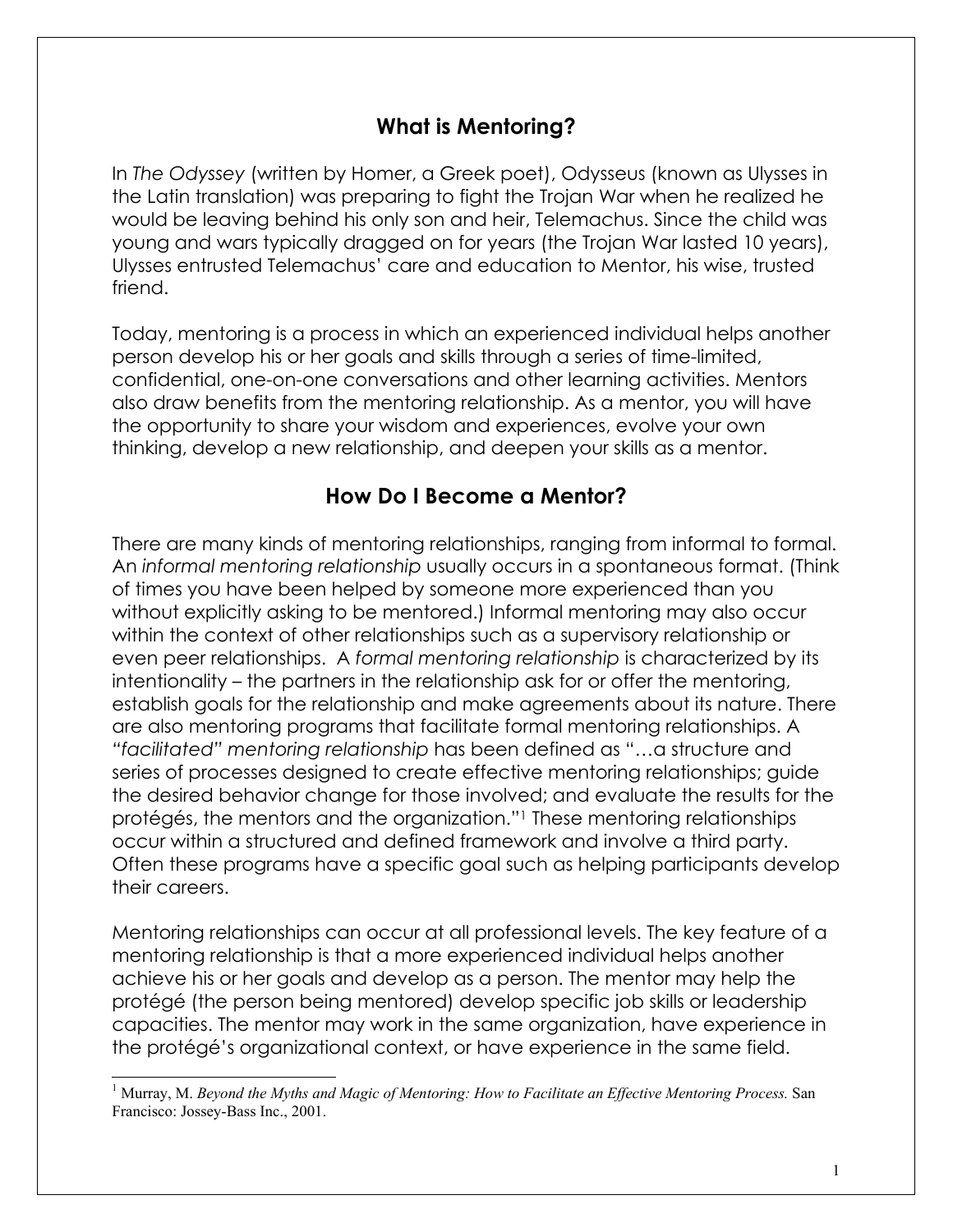If you have been approached to be a mentor, or would like to offer to be someone's mentor, reflect on these questions prior to committing to the relationship:

- What experiences and learning can I bring to the mentoring relationship?
- What are my own expectations for the relationship?
- Are there any obstacles that could impede the relationship's development?

This guide will help you develop the skills you need to make the most of the mentoring relationship, whether formal or informal. Use it to plan your mentoring interactions. (A companion guide, *Mentoring Guide: A Guide for Protégés,* is also available. See Appendix III.) Although mentors can be sought for various spheres of one's life, this guide focuses on mentoring within a professional context. The guide's format is intentionally simple and brief to facilitate its use by busy people.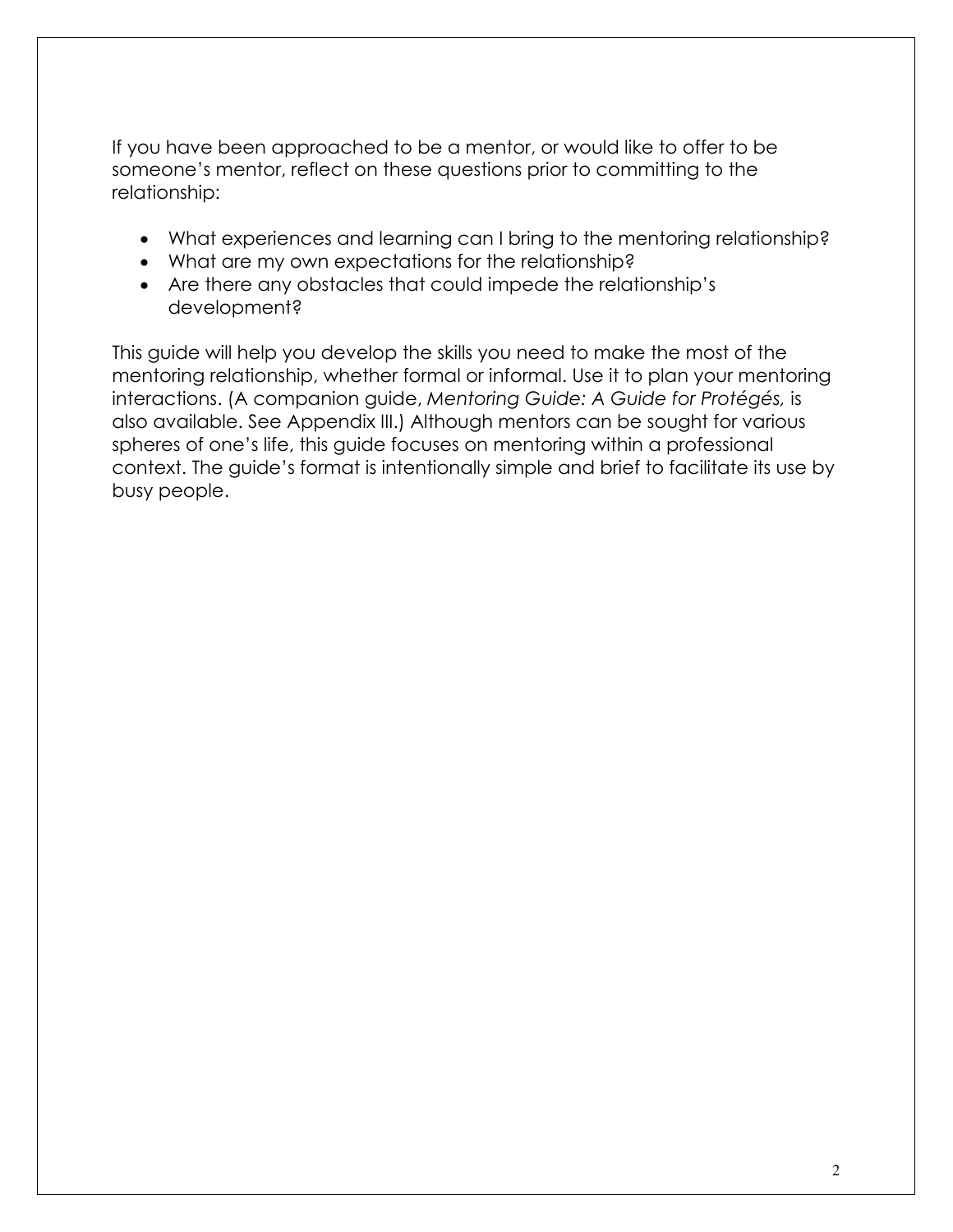## **Key Mentoring Skills**

The mentoring literature shows that mentors and protégés tend to employ certain mentoring skills. Research also indicates that these skills can be developed, and that particular skills or competencies seem to result in the most successful mentoring relationships. Linda Phillips-Jones, Ph.D., mentoring expert and author of *The New Mentors & Protégés: How to Succeed with the New Mentoring Partnerships,* and numerous guides and tools for mentors and protégés (see Appendix III), studied hundreds of mentor-protégé relationships and developed a set of critical mentoring skills and competencies. The key mentoring skills discussed here are adapted from her work.

### **KEY MENTORING SKILLS**

*Listening Actively* 

*Building Trust* 

*Determining Goals and Building* 

*Capacity* 

*Encouraging & Inspiring* 

You will likely recognize the skills outlined here and may have experience employing them successfully in other relationships. As you progress through the mentoring relationship, try to employ these skills whenever possible.

#### **1. Listening Actively**

Listening actively is the most basic skill you will use throughout your relationship. Active listening not only establishes rapport but creates a positive, accepting environment that permits open communication. By listening actively, you will ascertain your protégé's interests and needs. Examples include the following:

- Show interest in what he or she is saying, and reflect back important aspects of what he or she has said to show that you've understood;
- Use body language (such as making eye contact) that shows you are paying attention to what he or she is saying; and
- If you are talking to him or her by phone, reduce background noise and limit interruptions. Your protégé will feel that he or she has your undivided attention. When utilizing e-mail, answer within 24 hours if possible, and be sure your message is responsive to his or her original message.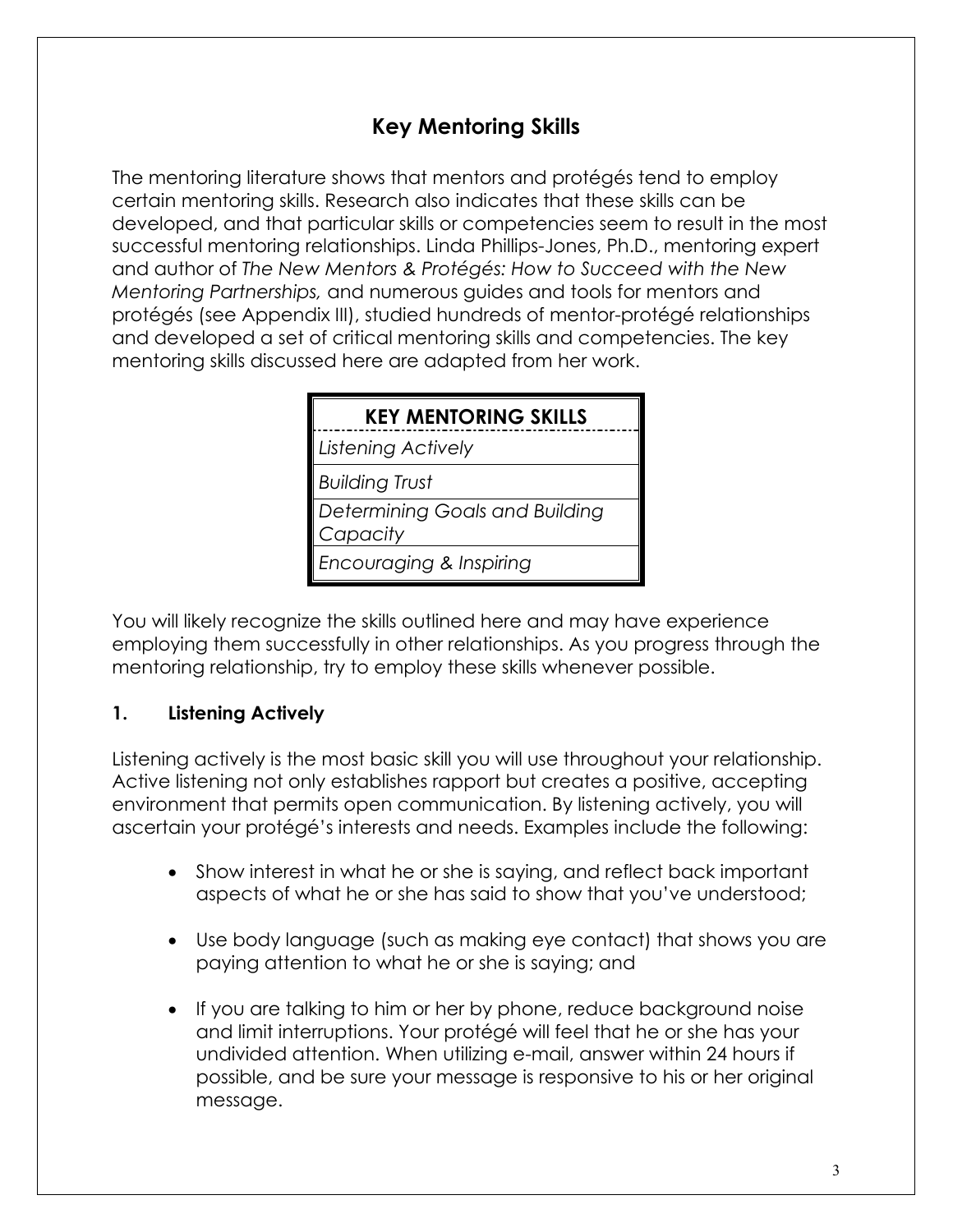• Reserve discussing your own experiences or giving advice until after your protégé has had a chance to thoroughly explain his or her issue, question, or concern.

#### **2. Building Trust**

Trust is built over time. You will increase trust by keeping your conversations and other communications with your protégé confidential, honoring your scheduled meetings and calls, consistently showing interest and support, and by being honest with your protégé.

#### **3. Determining Goals and Building Capacity**

As a role model, you should have your own career and personal goals and share these, when appropriate, with your protégé. It is also likely that he or she will ask you how you set and achieved your own goals. In addition, you can help your protégé identify and achieve his or her career and personal goals.

You will develop your protégé's capacity for learning and achieving his or her goals by doing the following:

- Assisting him or her with finding resources such as people, books, articles, tools and web-based information;
- Imparting knowledge and skills by explaining, giving useful examples, demonstrating processes, and asking thought-provoking questions;
- Helping him or her gain broader perspectives of his or her responsibilities and organization; and
- Discussing actions you've taken in your career and explaining your rationale.

#### **4. Encouraging and Inspiring**

According to Dr. Phillips-Jones' research, giving encouragement is the mentoring skill most valued by protégés. There are many ways to encourage your protégé.

Try some of these:

• Comment favorably on his or her accomplishments;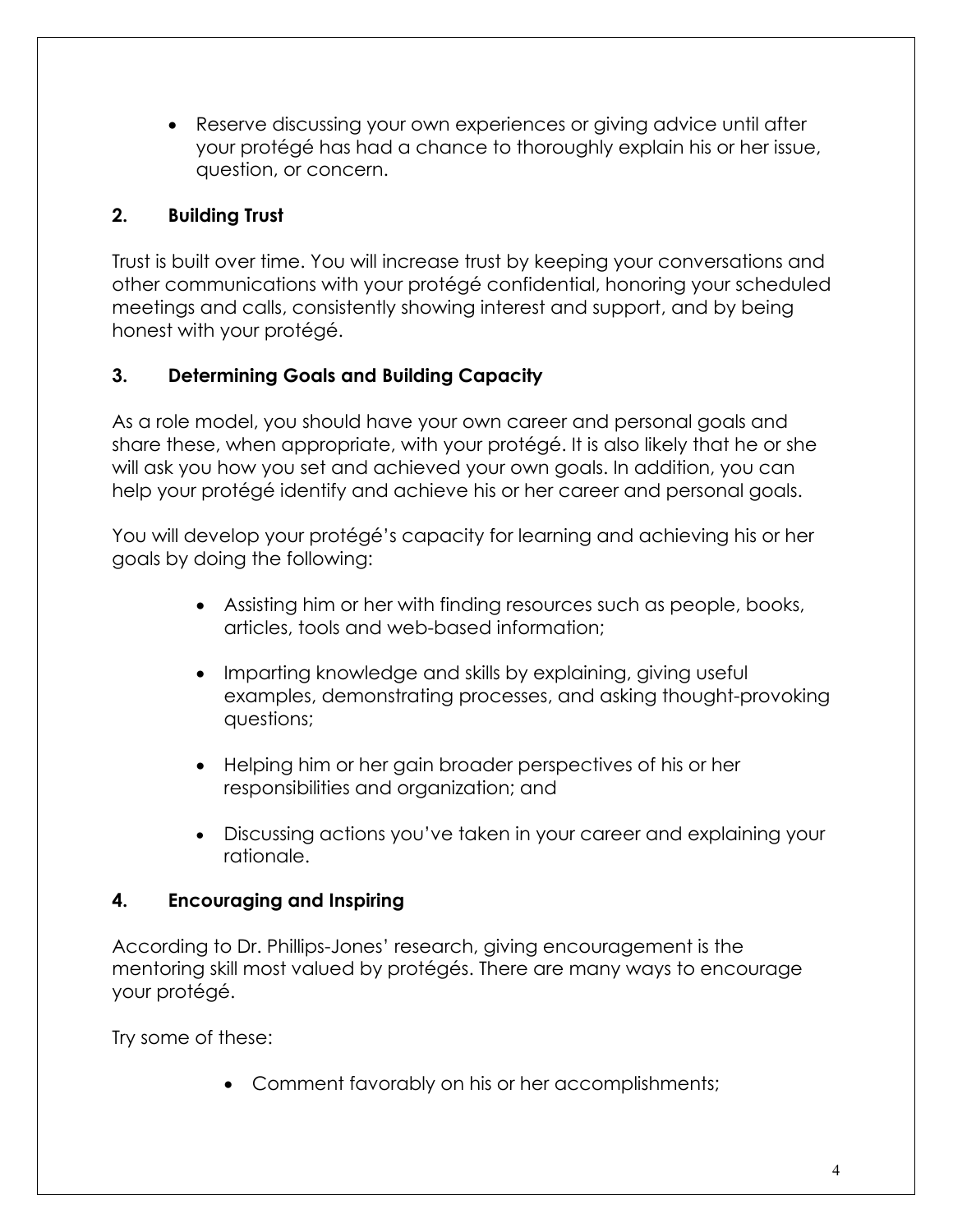- Communicate your belief in his or her capacity to grow personally and professionally and reach his or her goals; and
- Respond to his or her frustrations and challenges with words of support, understanding, encouragement and praise. (Just knowing that someone else has been there can be tremendously helpful.)

You can also inspire your protégé to excel. Examples include the following:

- Share your personal vision or those of other leaders;
- Describe experiences, mistakes, and successes you or others have encountered on the road to achieving your goals;
- Talk with him or her about people and events that have inspired and motivated you; and
- Introduce him or her to your colleagues who can be additional useful contacts or inspiring models.

Reflecting on your mentoring practice, noting use of the key mentoring skills, observing progress made in the relationship, and requesting feedback from your protégé are excellent ways to assess whether you are employing these skills.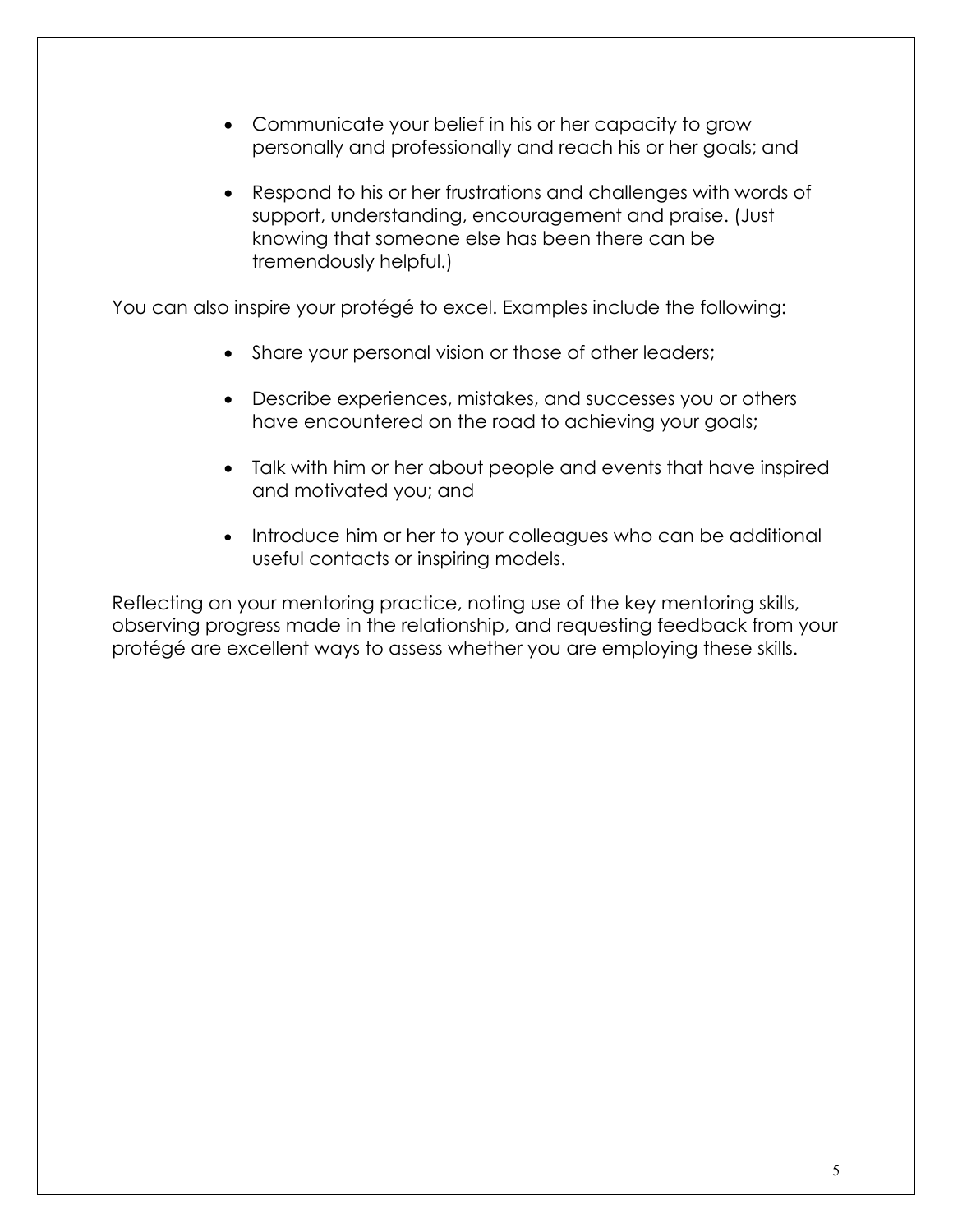## **Stages of Formal Mentoring Relationships2**

Like most relationships, mentoring relationships progress through stages. Your formal mentoring relationship will likely reflect four developmental stages with each stage forming an inherent part of the next:

- I. Building the Relationship
- II. Exchanging Information and Setting Goals
- III. Working Towards Goals/Deepening the Engagement
- IV. Ending the Formal Mentoring Relationship and Planning for the Future

There is no strict formula for determining the length of each stage. In a year-long relationship, for example, Stages I and II typically unfold during the first three to four months of the relationship. Typically, the relationship winds down in months 11 and 12. Options for continuing the relationship in a less formal way are addressed in Stage IV.

The sections that follow discuss practical activities for progressing successfully through each stage.

Stage I: Building the Relationship

During this phase, you will get to know each other and begin to establish trust.

During your first meeting (ideally face-to-face), discuss your backgrounds, experiences, interests, and expectations. You will also make agreements about confidentiality and the frequency of contact.

During this first stage, it is important to establish a schedule for communicating regularly, whether in-person, by phone, or e-mail.

 $\overline{a}$  $2$  Phillips-Jones, L. (2001) Personal communication. Adapted from CCC/The Mentoring Group's Mentor and Mentee training materials.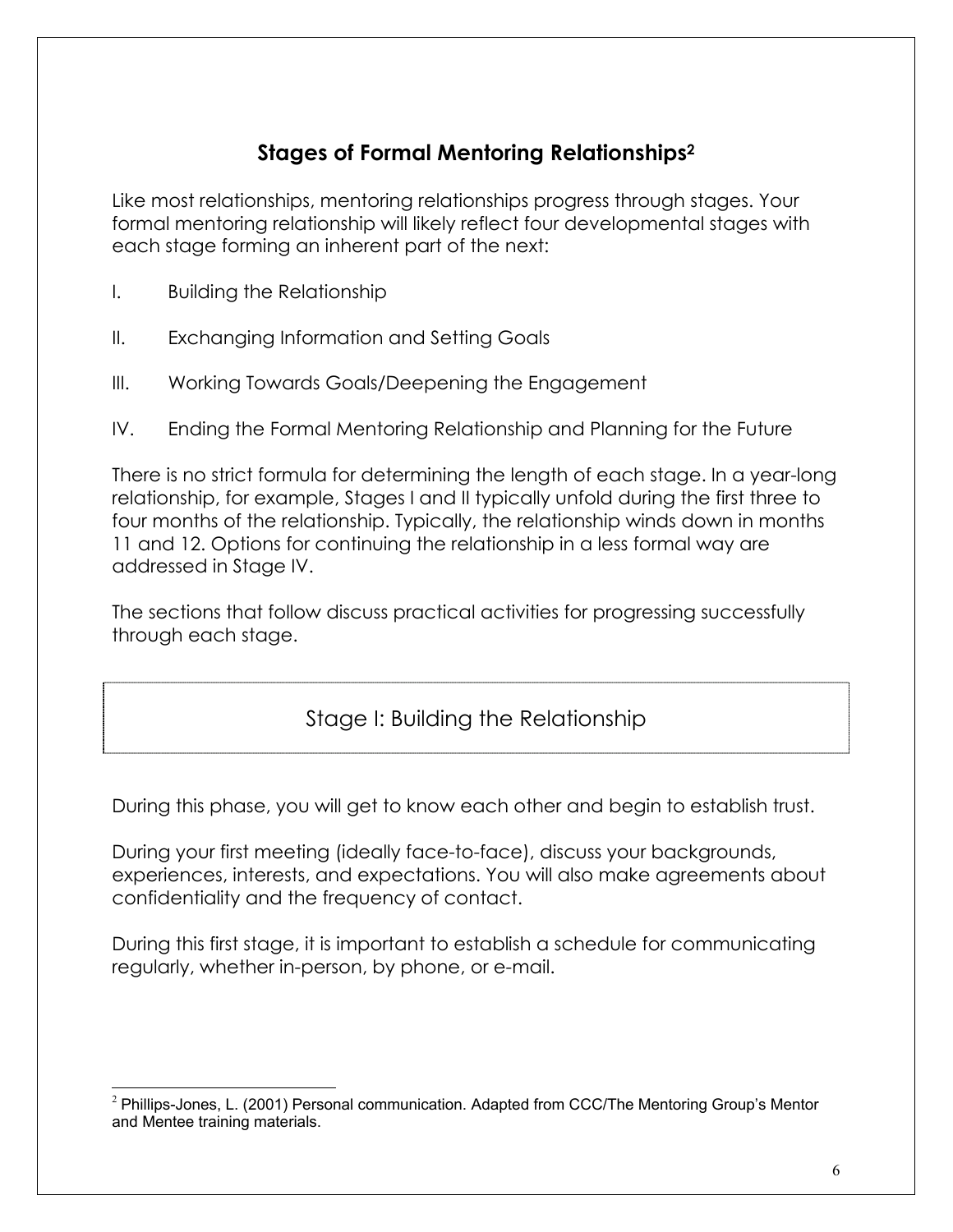There are a number of questions you may want to ask your protégé during your second meeting:

- Tell me a little more about yourself, your skills, your organization or community, the political environment, some key challenges you are facing, etc. (Begin by reflecting back a few of the key experiences and interests he or she expressed during your first meeting.)
- How have you benefited from other mentoring relationships?
- What are some of your preliminary goals for our mentoring relationship?

Stage II: Exchanging Information and Setting Goals

During Stage II, you will exchange more information and set goals. Your relationship and trust will deepen. As the mentoring relationship unfolds, be attentive to practicing active listening and consistently expressing encouragement.

#### Helping Your Protégé Set Goals:

By exchanging information, you will gain insight into the goals your protégé hopes to achieve through the mentoring relationship. Mentors have provided their protégés with input and support on a great variety of issues and challenges. For example, your protégé may want to improve his or her skills in a particular area. Alternatively, he or she may need your guidance on a major decision.

Goals are helpful because they help the protégé see beyond the day-to-day demands of his or her position and help him or her gain clarity on how to get the most out of the mentoring relationship. Encourage your protégé to discuss his or her goals with you. Suggest that he or she complete the Goal Form (Appendix II) and share it with you.

Coach your protégé to refer back to his or her goals periodically as a way of refocusing on goals and measuring progress. Referring to the goals regularly is also a good way for you to know if you are helping him or her achieve them.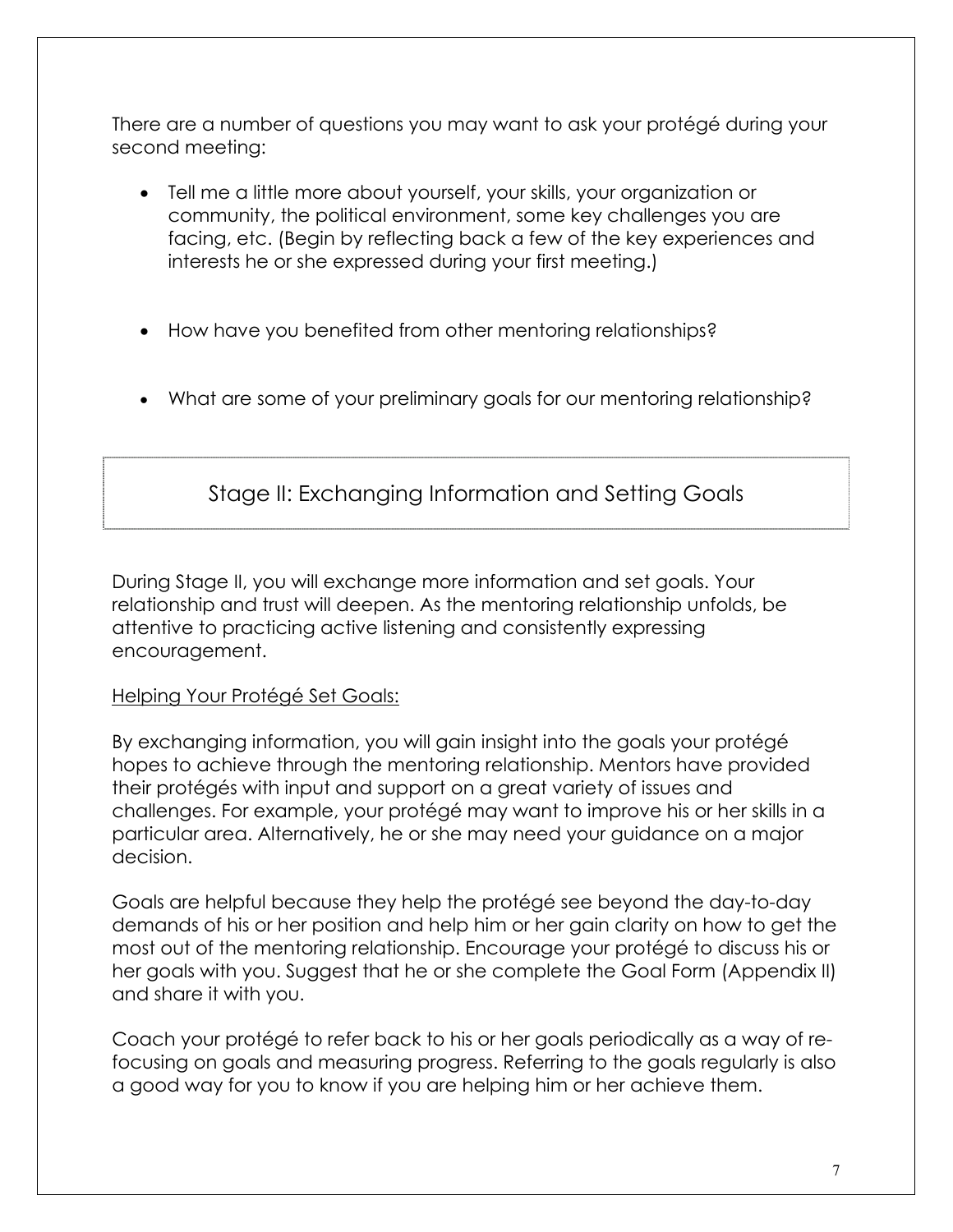Stage III: Working Towards Goals/Deepening the Engagement

During Stage III, which is typically the longest, you will help your protégé work towards achieving his or her goals through conversations, sharing written materials, trying various learning and development activities, and introducing him or her to other colleagues. This is a rich phase marked by openness and trust, meaningful discussion, and application of new insights and approaches. Your protégé needs your ongoing encouragement at this stage. You may also feel comfortable enough to challenge him or her to think in new ways or approach a problem differently.

This is a good point in the journey to reflect on progress toward goals and on the relationship itself. Consider discussing the following:

- What are the benefits of the relationship up to this point? How am I helping you (protégé) achieve your goals?
- What changes do you see in yourself and in the way you approach your work as a result of the mentoring relationship?
- What kinds of adjustments or changes, if any, are needed in your goals or in our relationship?

This is also the stage during which energy in the relationship can wane! Sometimes, the protégé will feel concerned that he or she is burdening you. Other responsibilities will often compete with his or her commitment to the mentoring relationship. If you haven't heard from your protégé, check in with him or her. Take the lead if necessary. Also take stock of your own time and energy. Is the partnership working well for you? Do you need to make some adjustments?

This is a highly rewarding phase of the relationship, but challenges may arise. Here are some examples of challenges other mentors and protégés have faced and resolved.

• **Time and energy**. The most common challenge by far is finding sufficient time to do all you want to do in the partnership. Despite good intentions, other priorities interfere for both of you.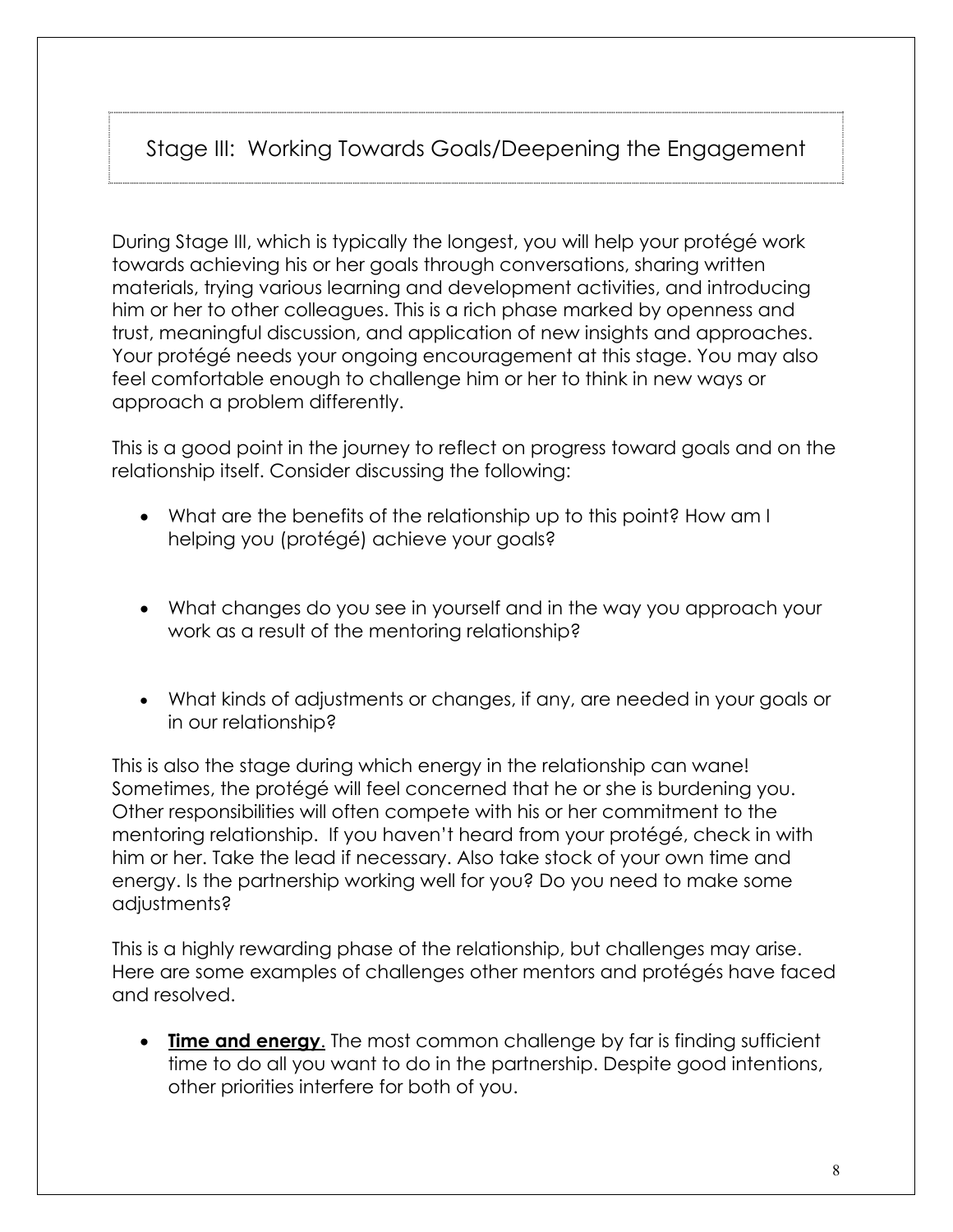*Solution: Think small rather than large, especially in the beginning. Avoid promising more time than you can deliver. Check with your protégé to be certain you are both comfortable with the time you are spending and with the learning that is occurring.* 

• **Building trust quickly**. With only a few hours of contact each month, it is not easy to build the kind of trust you both would like.

*Solution: Other mentors have successfully used several strategies, such as the following: Listen very carefully, and remember what your protégé has said in the past. Demonstrate your credibility. Keep your promises and commitments -- if any need to be changed, let your protégé know immediately and reschedule or renegotiate them. Admit some errors made and lessons learned. Avoid talking negatively about others. Above all, keep the confidences your protégé shares with you.* 

• **Not being the "expert" on all your protégé's needs**. Many mentors find it difficult when they do not have all the answers.

**Solution:** Explain your role as "learning facilitator" early in your relationship. *Tell your protégé that you will not have all the answers, and you are looking forward to learning together as well as seeking help from others who are more expert on different topics.* 

• **Being sensitive to differences.** Particularly in the beginning, it is tempting to assume that both of you are the same. In fact, you will share experiences. Explore and learn from your differences as well.

*Solution: In addition to discovering all your similarities, work carefully to identify the differences between you and your protégé. For example, how do the specifics of his or her position differ from the role(s) you've played? What is occurring now for him or her that you did not face? If you are of different generations/ages, genders, races, cultural groups, or professional backgrounds, what different experiences have you both had? Assume a learning mode, and invite discussion about all of these topics. As Stephen Covey reminds us in Seven Habits of Highly Effective People, "Seek first to understand."*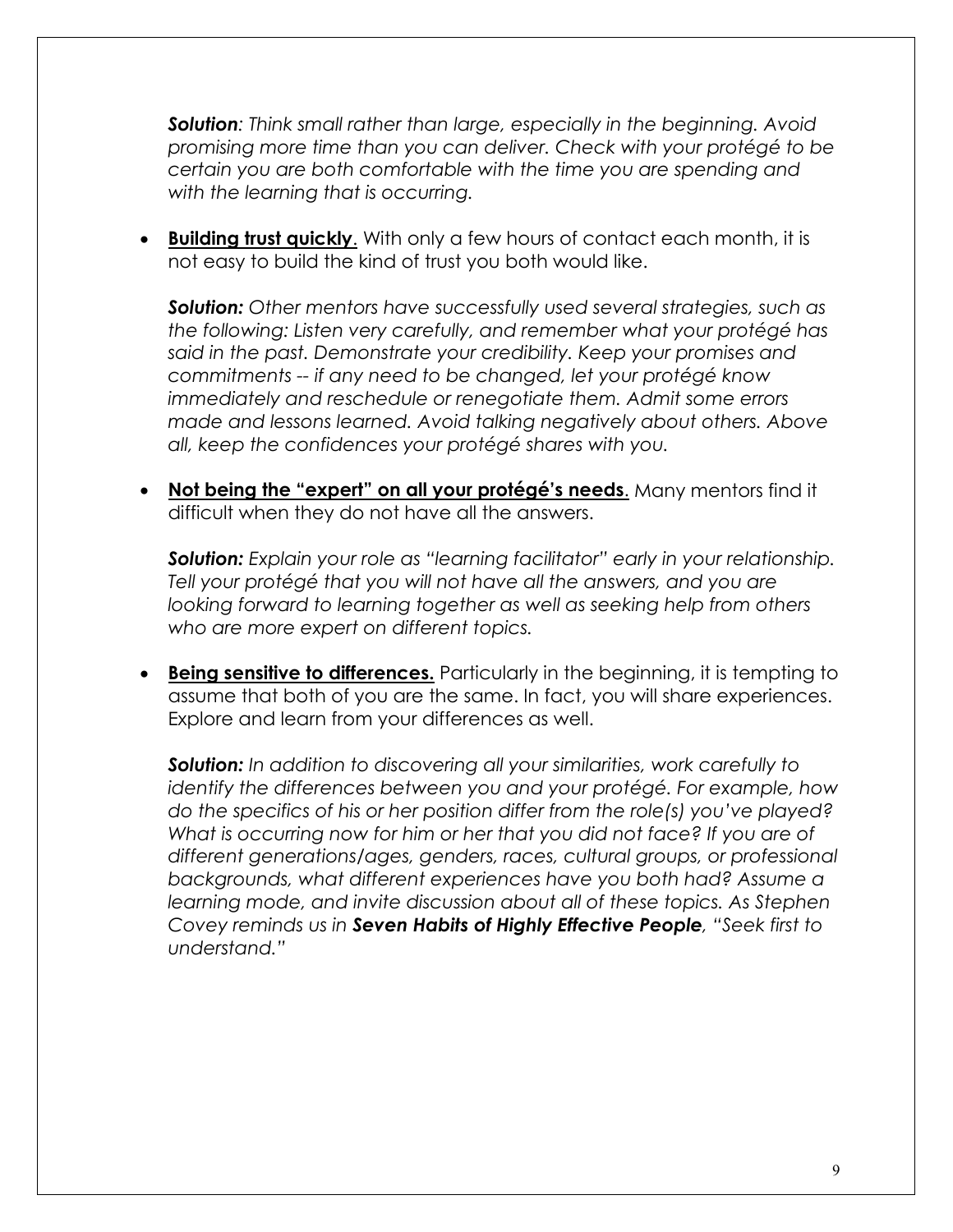Stage IV: Ending the Formal Mentoring Relationship and Planning for the Future

During this stage, planning for the protégé's continued success is balanced with bringing the formal mentoring relationship to a close. Work with your protégé to define the types of support he or she may need in the future. You may want to connect him or her with additional colleagues who can provide benefits other than those provided by you. This is also a good time to explore your protégé's own interest in one day mentoring someone.

Adjournment brings closure to the journey. Your final discussion should be dedicated to the following:

- Reflecting on accomplishments, challenges, and progress towards goals;
	- What will your protégé remember most about the relationship?
	- What challenges lie ahead for him or her?
- Exploring other types of support he or she may still need;
- Discussing whether the relationship will continue informally and how you will implement that; and
- Expressing thanks and best wishes!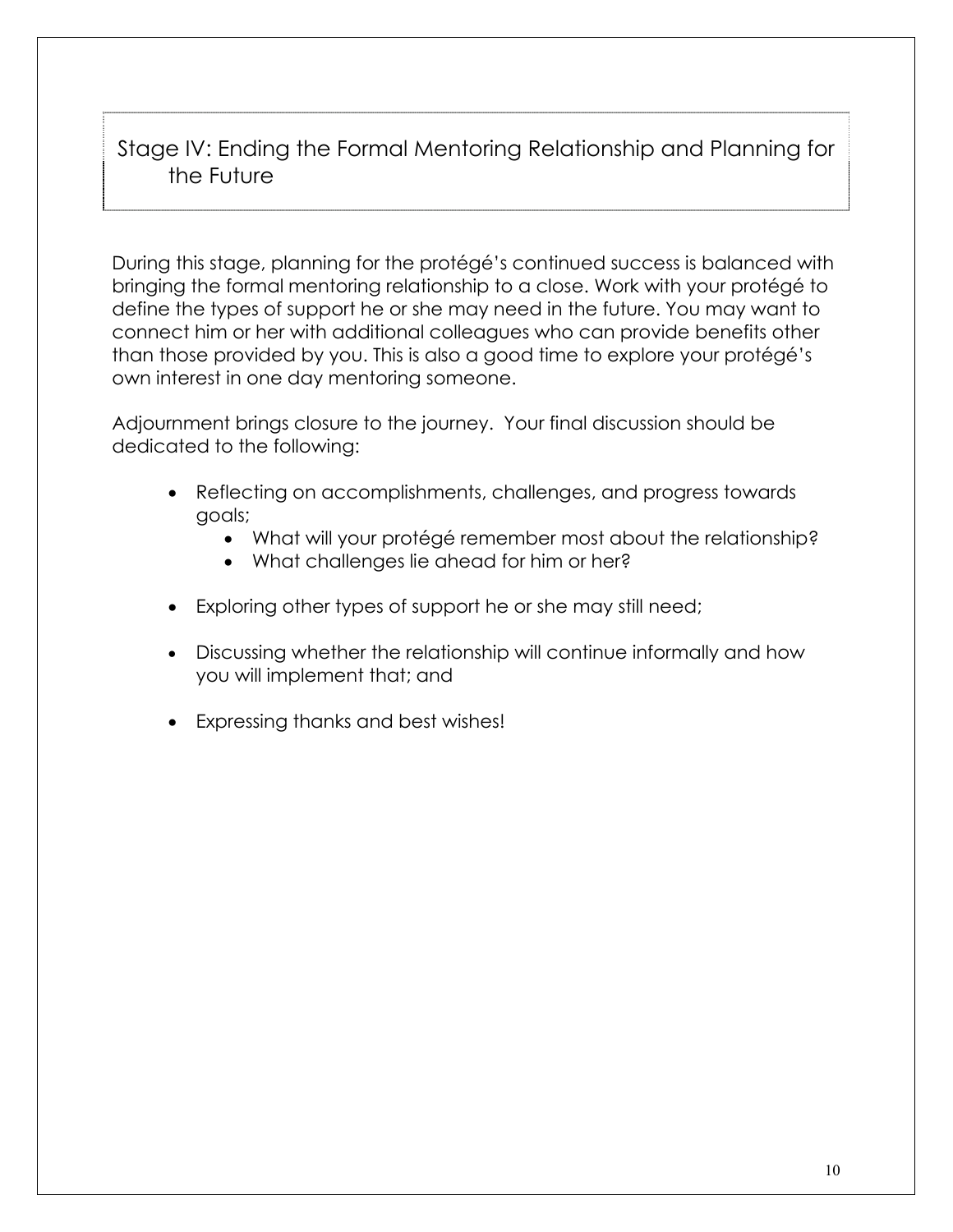## **Appendix I**

## **Mentoring Best Practices**

- Think of yourself as a "learning facilitator" rather than the person with all the answers. Help your protégé find people and other resources that go beyond your experience and wisdom on a topic.
- Emphasize questions over advice giving. Use probes that help your protégé think more broadly and deeply. If he or she talks only about facts, ask about feelings. If he or she focuses on feelings, ask him or her to review the facts. If he or she seems stuck in an immediate crisis, help him or her see the big picture.
- When requested, share your own experiences, lessons learned, and advice. Emphasize how your experiences could be different from his or her experiences and are merely examples. Limit your urge to solve the problem for him or her.
- Resist the temptation to control the relationship and steer its outcomes; your protégé is responsible for his or her own growth.
- Help your protégé see alternative interpretations and approaches.
- Build your protégé's confidence through supportive feedback.
- Encourage, inspire, and challenge your protégé to achieve his or her goals.
- Help your protégé reflect on successful strategies he or she has used in the past that could apply to new challenges.
- Be spontaneous now and then. Beyond your planned conversations, call or e-mail "out of the blue" just to leave an encouraging word or piece of new information.
- Reflect on your mentoring practice. Request feedback.
- Enjoy the privilege of mentoring. Know that your efforts will likely have a significant impact on your protégé's development as well as your own.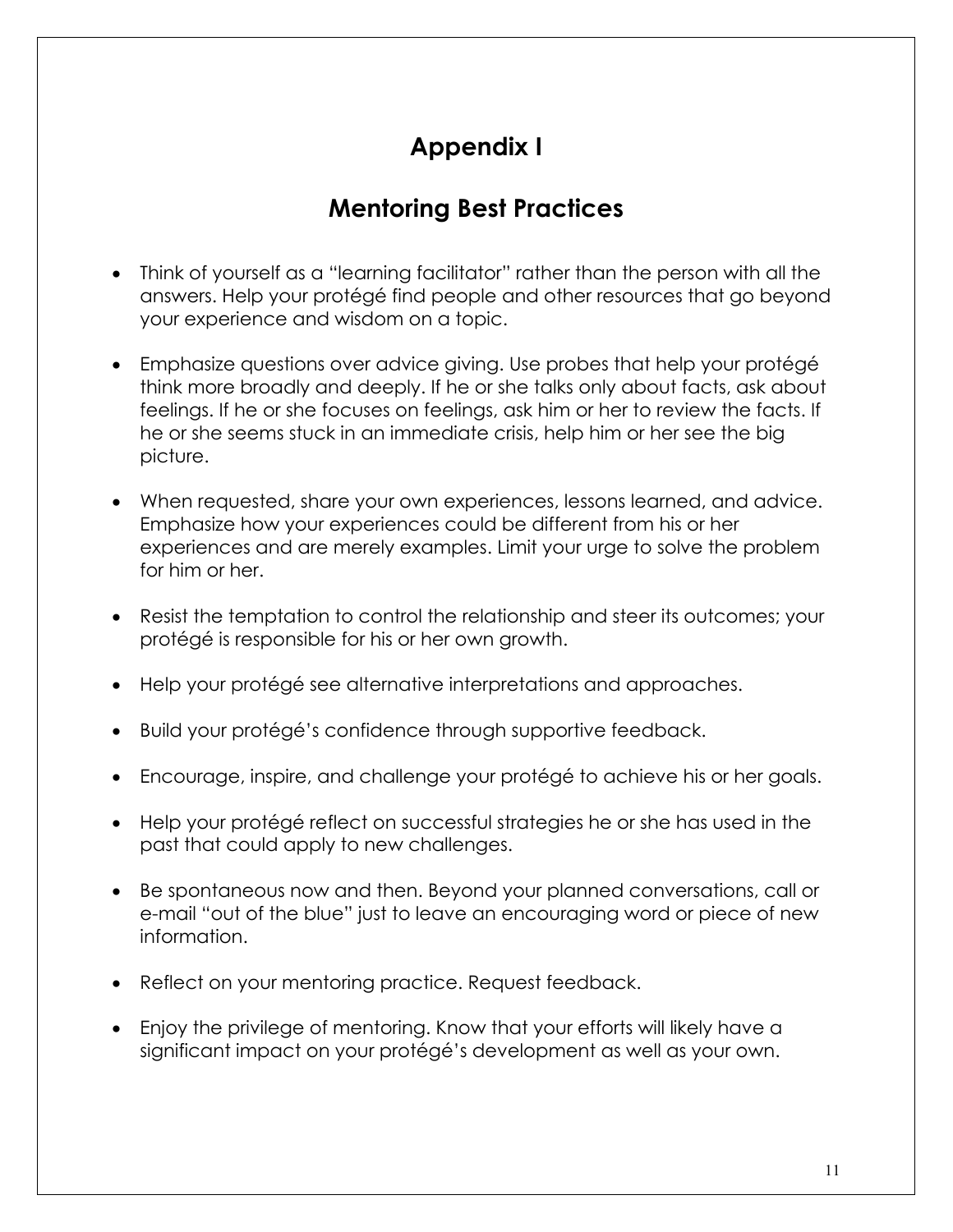## **Appendix II**

## **MENTORING GOAL FORM\***

(To be completed by the protégé.)

Name: \_\_\_\_\_\_\_\_\_\_\_\_\_\_\_\_\_\_\_\_\_\_\_\_\_\_\_\_\_\_\_\_\_\_\_\_ Date: \_\_\_\_\_\_\_\_\_\_\_\_\_

What do you want to achieve through engaging in the mentoring relationship? Complete this form and discuss your goals with your mentor. Examine your goals periodically, and discuss progress made.

*Goal #1:*

*Benefits to You:* 

*Benefits to Your Program/Organization/Community:* 

*Potential Barriers to Success:* 

l \* Adapted from Leadership Enterprises (www.leadershipenterprises.com)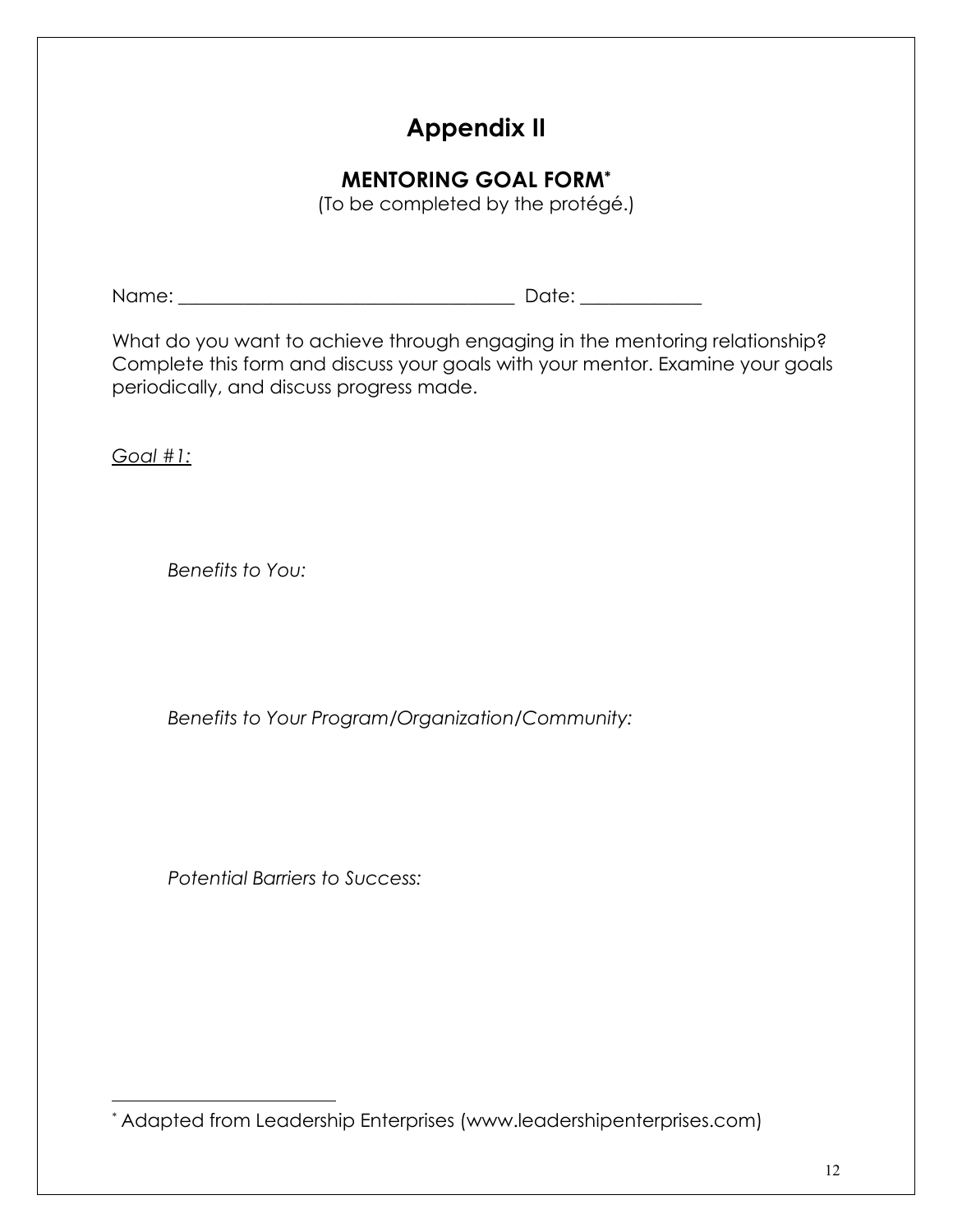*Resources/Support Needed to Achieve Goal:* 

*How Progress Will Be Measured:* 

*Goal #2:*

*Benefits to You:* 

*Benefits to Your Program/Organization/Community:*

*Potential Barriers to Success:* 

*Resources/Support Needed to Achieve Goal:* 

*How Progress Will Be Measured:*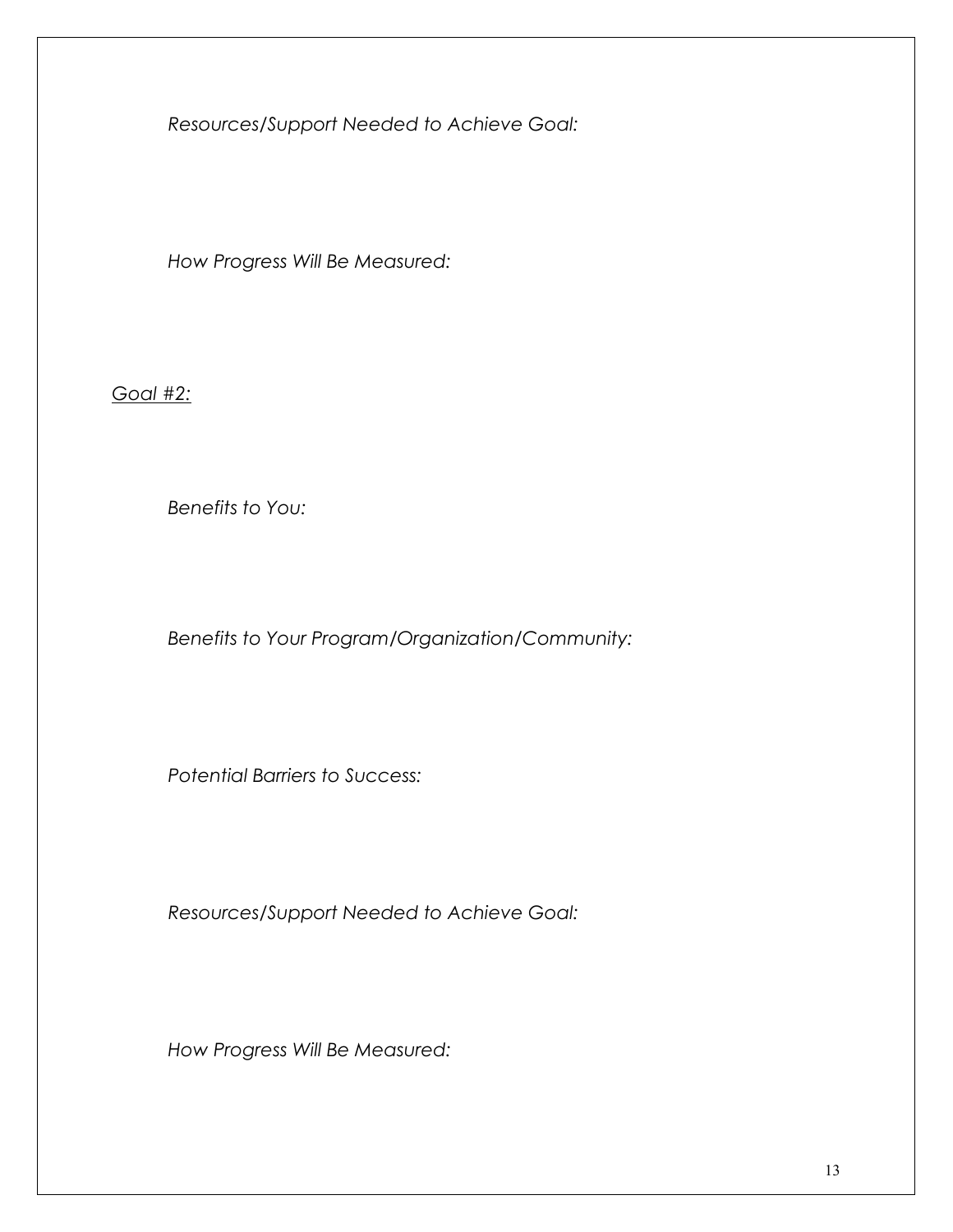*Goal #3:*

*Benefits to You:* 

*Benefits to Your Program/Organization/Community:*

*Potential Barriers to Success:* 

*Resources/Support Needed to Achieve Goal:* 

*How Progress Will Be Measured:*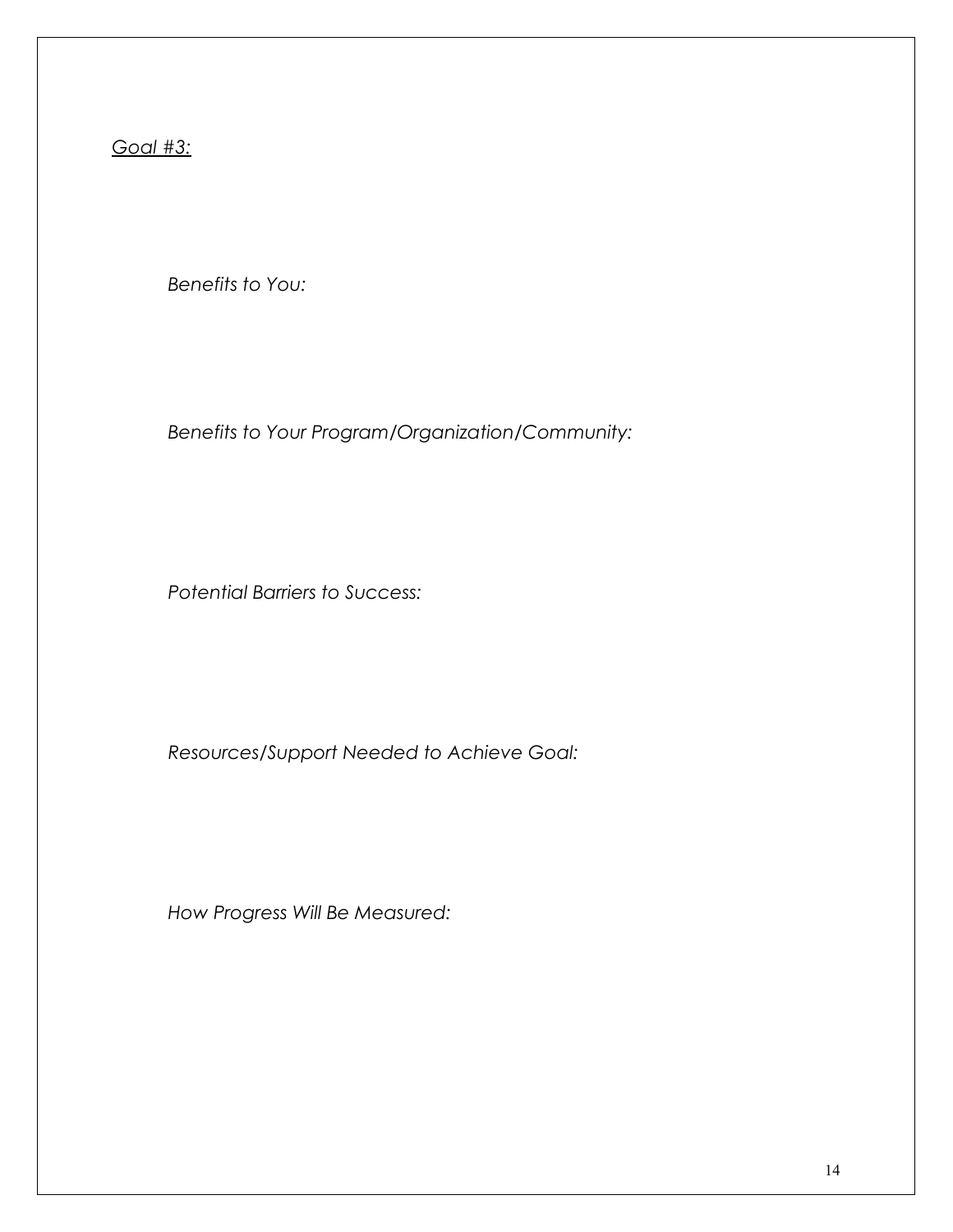## **Appendix III**

## **Selected Annotated Bibliography**

#### **Mentoring**

Bell, C. R. (1998) *Managers as Mentors.* San Francisco, CA: Berrett-Koehler Publishers. Chip Bell's approach to mentoring embodies development for the protégé and the mentor as well as important psychological principles of interpersonal development. Bell's approach is suitable for individuals at differing levels of both work and mentoring experience.

Center for Health Leadership & Practice (2002) *Mentoring Guide: A Guide for*  **Protégés.** Oakland, CA: Center for Health Leadership & Practice, Public Health Institute. This is the companion guide to *Mentoring Guide: A Guide for Mentors*. Available at www.cfhl.org.

Cohen, N. (1999) *Effective Mentoring.* Amherst, Massachusetts: HRD Press. This practical small pocket guide provides quick access to basic mentoring concepts and techniques. It supports the developmental approach to mentoring relationships, i.e. the need to be aware of mentor behaviors, importance of maintaining/monitoring the relationship via written documentation, etc. Critical keys to successful mentoring are clarity of goals and making connections.

Murray, M. (2001) *Beyond the Myths and Magic of Mentoring: How to Facilitate an Effective Mentoring Process.* San Francisco: Jossey-Bass. Provides models and guidelines for designing, implementing and evaluating a facilitated mentoring process within organizations. Includes useful tools and case examples.

Peterson, D.B. & Hicks, M.D. (1996) *Leader as Coach.* Minneapolis, Minnesota: Personnel Decisions International Corporation. The authors approach coaching as a critical dimension of leadership. Many of the strategies, techniques, and models presented can be applied to mentoring relationships.

Phillips-Jones, L. (2000) *The Mentor's Guide.* Grass Valley, CA: Coalition of Counseling Centers (CCC)/The Mentoring Group. Practical workbook for mentors. Includes Mentor's View of Mentoring Process, Frequently Asked Questions, Critical Mentoring Skills, Mentoring Etiquette, detailed Mentor's Checklist of Tasks, Sample Activities, blank and sample Mentor Plans, etc. Appropriate for new and experienced mentors.

Phillips-Jones, L. (2000) *The Mentee's Guide.* Grass Valley, CA: Coalition of Counseling Centers (CCC)/The Mentoring Group. Practical workbook for persons seeking or paired with mentors. Includes protégé's View of Mentoring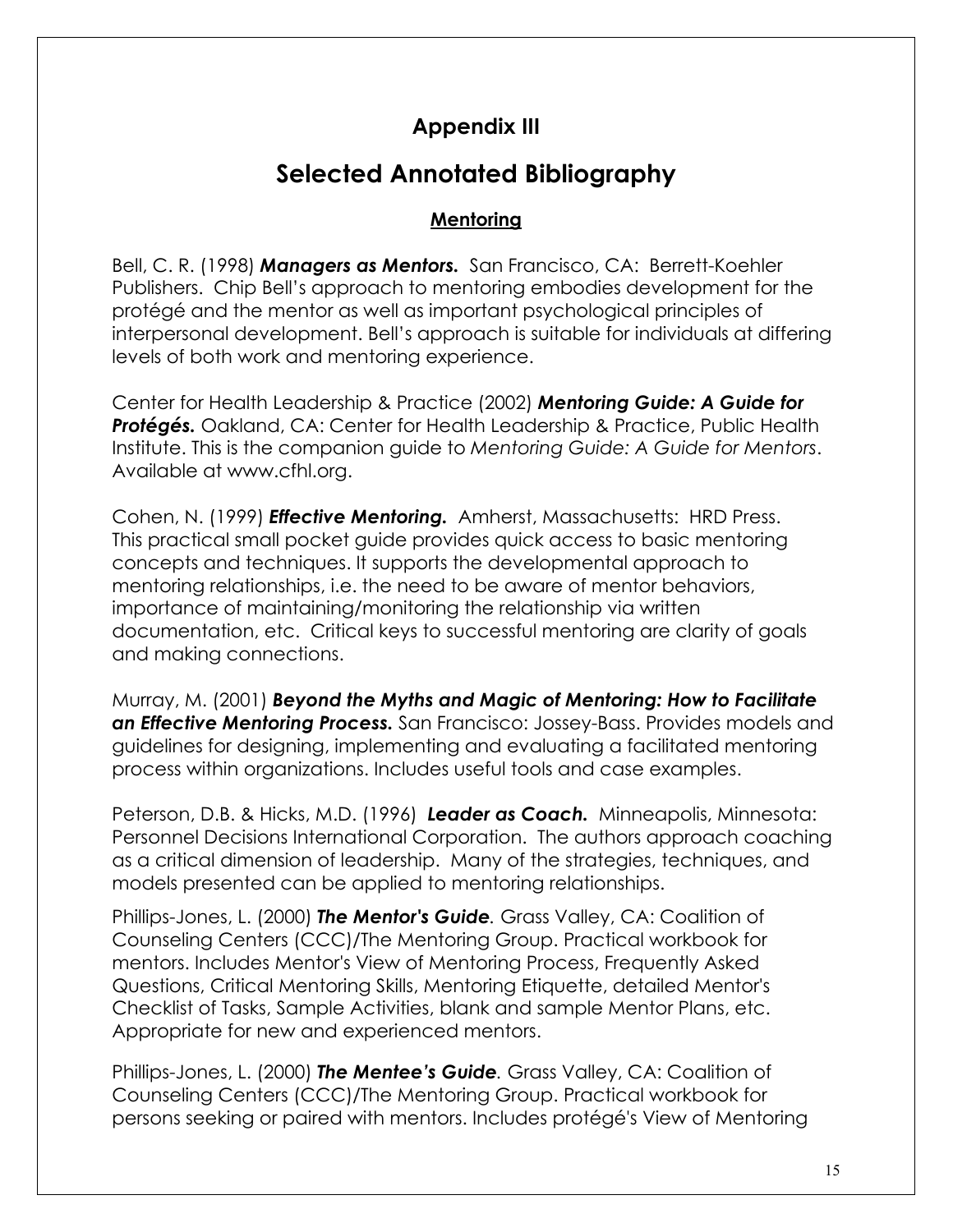Process, Frequently Asked Questions, Critical Mentoring Skills, detailed protégé's Checklist, Mentoring Etiquette, blank and sample protégé plans, etc.

Phillips-Jones, L. (2001) *The New Mentors and* **Protégé***s: How to Succeed with the New Mentoring Partnerships.* Grass Valley, CA: Coalition of Counseling Centers (CCC)/The Mentoring Group. Describes how to find the right mentors and become a mentor for others. Includes numerous cases, how mentoring changed in the nineties, the new mentoring etiquette, and design ideas for planned mentoring.

Phillips-Jones, L. (2000) **"Strategies for Getting the Mentoring You Need: A Look at Best Practices of Successful Mentees."** Grass Valley, CA: Coalition of Counseling Centers (CCC)/The Mentoring Group. 14-page booklet for individuals looking for specifics on finding mentors. Used as career development resource for individuals in all levels of organizations.

Phillips-Jones, L. (1998) **"75 Things to Do with Your Mentees: Practical and Effective Development Activities You can Try."** Grass Valley, CA: Coalition of Counseling Centers (CCC)/The Mentoring Group. 12-page booklet of protégé development activities successfully used by mentors.

Shea, G.F. (1999) *Making the Most of Being Mentored: How to Grow from a Mentoring Partnership.* Menlo Park, CA: Crisp Publications, Inc. Offers information, exercises and self-study activities for protégés and people seeking a mentor.

Shea, G.F. (1996) *Mentoring: A Practical Guide.* Menlo Park, CA: Crisp Publications, Inc. A simple middle manager level "how to" book on mentoring that effectively presents concrete, detailed activities and exercises. The author advances the notion that mentoring is the empowerment of the protégé by developing his or her abilities in a dynamic partnership.

Zachary, L. J. (2000) *The Mentor's Guide: Facilitating Effective Learning Relationships.* San Francisco, CA: Jossey-Bass. A comprehensive guide to developing successful mentoring relationships and programs. Includes useful examples and exercises.

#### **Learning/Creativity**

Dalton, M.A. (1998) *Becoming a More Versatile Learner.* Greensboro, North Carolina: Center for Creative Leadership. Versatility in learning and helping a protégé understand the personal and even political power of that versatility can be critical to the success of a mentoring relationship. This 25-page book captures the expansion process of learning.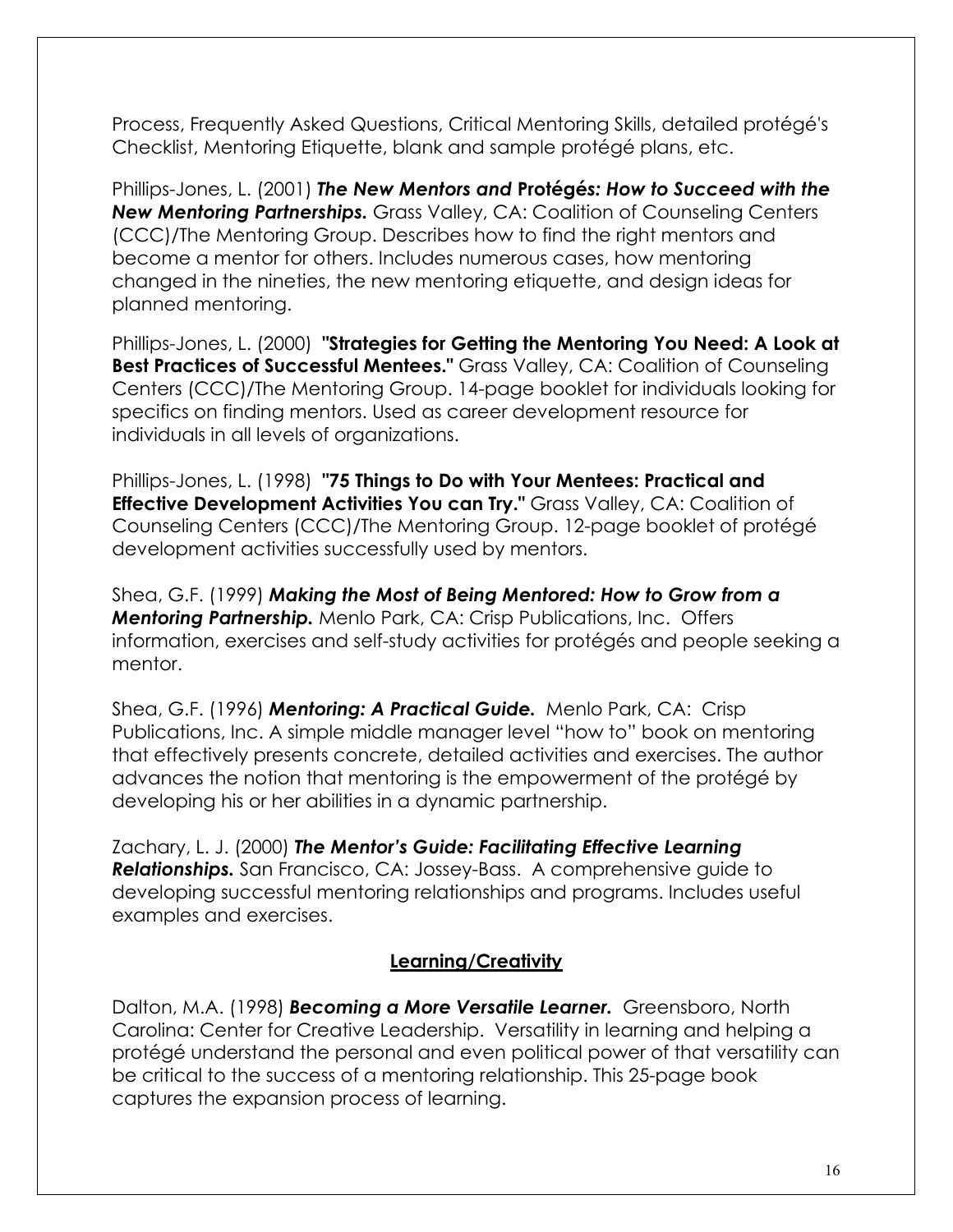Gryskiewicz, S. (1999) *Positive Turbulence: Developing Climates for Creativity,*  **Innovation, and Renewal.** Greensboro, North Carolina: Center for Creative Leadership. Sometimes a mentoring relationship can stall because of contextual factors for the protégé. This book is about changing climates - from roles and relationships to economics and politics.

von Oech, R. (1990) *A Whack on the Side of the Head: How You Can Be More Creative.* New York, New York: Warner Books. This classic book is one of the best quick hits on trying to move to a different way of looking at something. Both clever and humorous, this book will help a protégé or mentor become more creative.

#### **Personal Purpose/Direction/Meaning**

Hakim, C. (1994) *We Are All Self-Employed: The New Social Contract for Working in a Changed World.* San Francisco, CA: Berrett-Koehler Publishers. Hakim presents a convincing case that everyone, whether self-employed or part of a large organization, is responsible for their own career success. He provides numerous ideas for how to discover one's passion and how to find or create satisfying work.

Leider, R.J. (1997) *The Power of Purpose: Creating Meaning in Your Life and Work.* New York, New York: MJF Books. Leider offers a compelling discussion of the call to work, a frequently identified topic between mentor and protégé. He provides a practical guide for creating meaning in your life and work. He focuses on living and working from the inside out, grounding soul work in the common practice of everyday life.

Leider, R. J. & Shapiro, D.A. (1996) *Repacking Your Bags: How to Live with a New Sense of Purpose.* New York, New York: MJF Books. Often revealed in a mentoring relationship is the dynamic of "I have no balance in my life between work and family." The authors present a step-by-step approach to help a person set down the unnecessary burdens carried in life and live with a renewed sense of purpose.

#### **Interpersonal Relationships/Managing Conflict/Dealing with Politics**

Scott, G. G. (2000) *Work with Me: Resolving Everyday Conflict in Your* **Organization.** Palo Alto, CA: Davies-Black Publishing. Significant time may be spent in a mentoring relationship discussing ways to handle power struggles, politics of the work context, and friction with difficult people. Scott presents the model ERI (emotion, reason, and intuition) for managing these issues and dealing with politics.